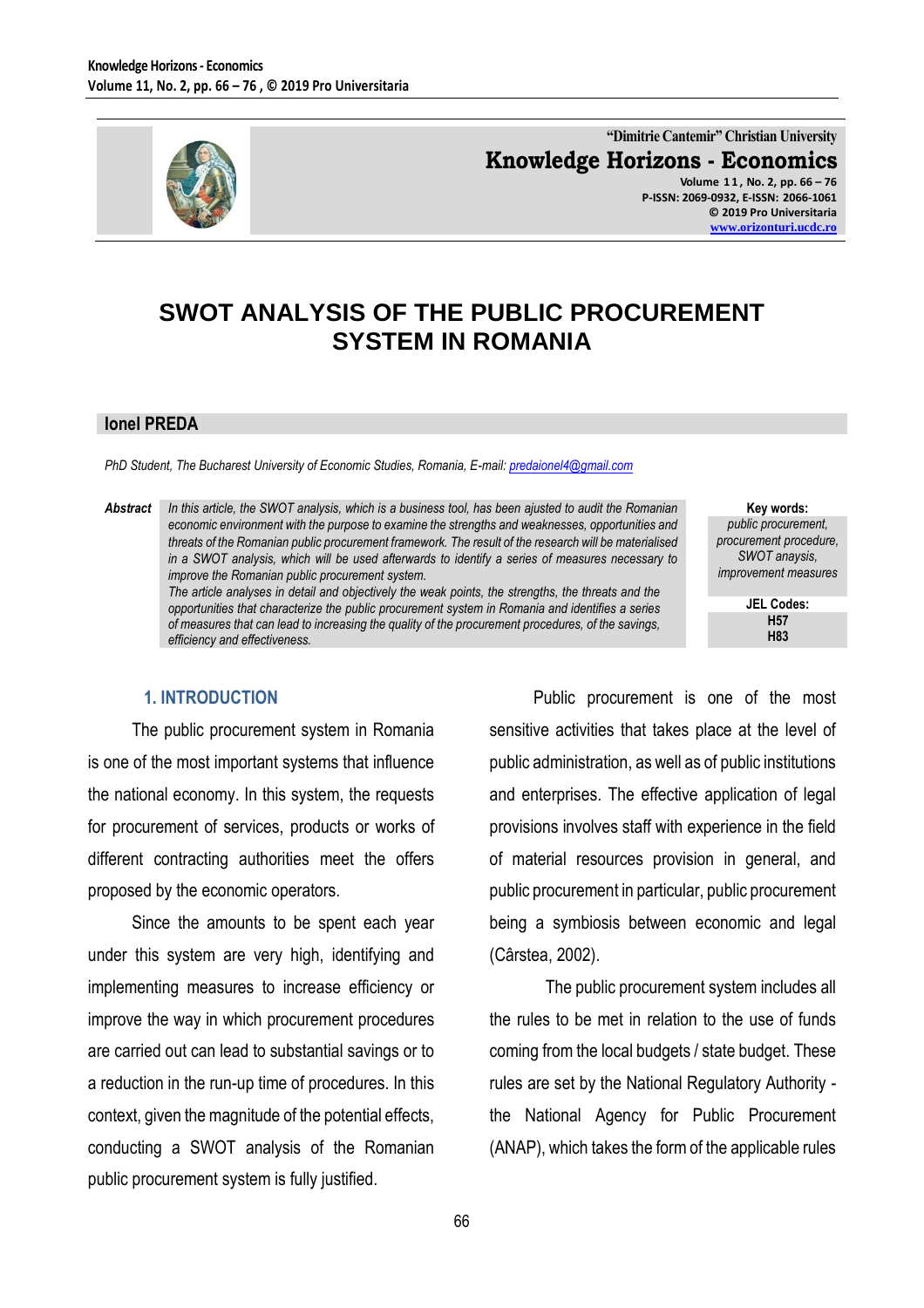for the implementation of the procedures for awarding contracts / framework agreements.

The procurement system in our country is similar to the public procurement systems in the other EU Member States, with European public procurement legislation being transposed into national law.

Within the public procurement system in Romania, we find the following entities:

- contracting authorities, which fulfil the role of buyers;

- economic operators offering for sale works, products or services;

- the national regulator in the field of public procurement, namely the National Agency for Public Procurement (ANAP) performing Ex-ante controls of the procurement procedures;

- the National Council for Solving Complaints (CNSC), an institution that solves the complaints filed by some economic operators;

- the Court of Accounts of Romania, which carries out ex-post controls on procurement procedures;

- the courts, which have alternative competence to resolve any disputes or litigation resulting from the implementation of procurement procedures.

NASPO (1999) considers that the environment in which public procurement takes place is determined by the action of strong forces, including: the increasingly dynamic and diversified market, the globalization of economies and markets, the continued pressure to reduce staff and / or the number of purchases, the rising demand for services and the explosion of information technology.

The number of procurement procedures carried out in Romania in 2018 was of 35,354 and their estimated value was of 139,718,293 thousand lei, excluding VAT, the breakdown by type being presented in Table no. 1.

| No.                                 | Type of procedure                          | No. of<br>procedures | Weight of the<br>number of<br>procedures | <b>Estimated value</b><br>(thousand lei, VAT<br>excluded) | Weight of<br>estimated<br>value |
|-------------------------------------|--------------------------------------------|----------------------|------------------------------------------|-----------------------------------------------------------|---------------------------------|
|                                     | Open Bid / Accelerated Open Bid            | 9.124                | 25.81%                                   | 90.182.822                                                | 64.55%                          |
| $\overline{2}$                      | Restricted bid                             | 60                   | 0.17%                                    | 4.546.056                                                 | 3.25%                           |
| 3                                   | Negotiation                                | 22                   | 0.06%                                    | 2.462.815                                                 | 1.76%                           |
| $\overline{4}$                      | Call for tenders / Simplified<br>procedure | 26.089               | 73.79%                                   | 33,643,339                                                | 24.08%                          |
| 5                                   | Competitive procedure with<br>negotiation  | 58                   | 0.16%                                    | 8.838.110                                                 | 6.33%                           |
| 6                                   | Competitive dialogue                       |                      | 0.003%                                   | 45.151                                                    | 0.03%                           |
| <b>TOTAL PROCEDURI DE ATRIBUIRE</b> |                                            | 35,354               | 100%                                     | 139,718,293                                               | 100%                            |

*Table no. 1.* **Number of procedures and estimated values for award procedures conducted in Romania in 2018**

*<sup>(</sup>Source*: [ANAP](http://anap.gov.ro/), 2018)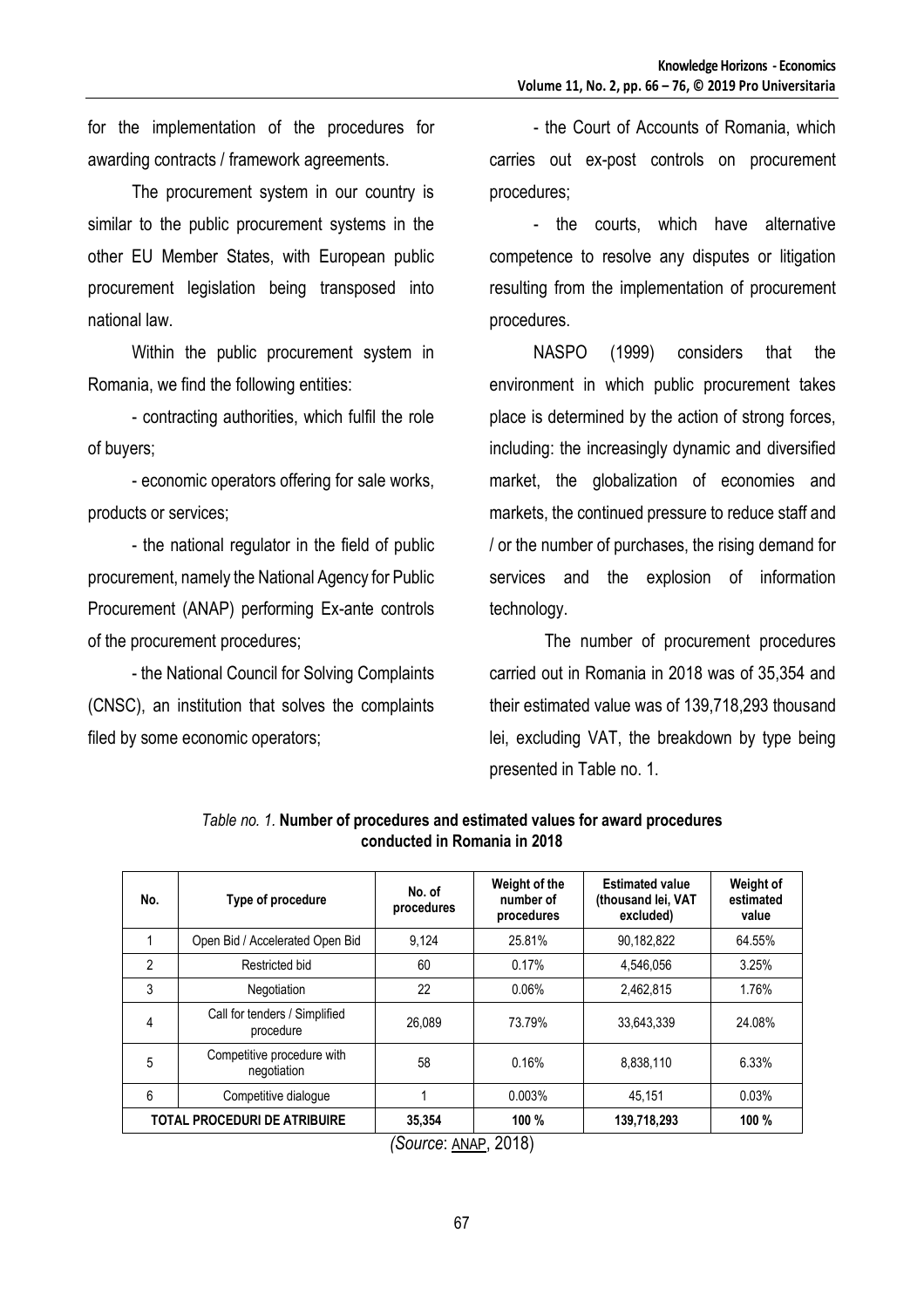It can easily be noticed that the largest weight in the total procedures carried out in 2018 was held by the simplified procedures / calls for tenders (73.79%) and open bids (25.81%). From Figure no. 1 it can be noticed that the highest

estimated values belonged to the open bid

procedures (90,182,822 thousand lei, VAT excluded, weight 64.55%) and simplified procedure (33,643,339 thousand lei, VAT excluded, weight 24.08%).





The estimated value of procurement procedures carried out in Romania in 2018 was 139,718,293 thousand lei, VAT excluded, which means approx. 30 billion euro.

Thus, given the size of the amounts spent through the public procurement system, it is justified to carry out a SWOT analysis that will lead to the identification of measures able to improve procurement. For example, implementing measures to increase savings by only 3% means reducing the budget effort by 1 billion euro.

So far, no SWOT analyses to address the public procurement system in Romania have been identified.

## **2. RESEARCH METHODOLOGY**

The research will approach the detailed information at the moment, analysing the following issues: the study of specialized literature and a SWOT analysis of public procurement system in Romania.

The objectives of the research are the following:

- to identify the major threats and opportunities public procurement system;

- to identify the major weaknesses and strengths;

- to analyze the main problems of the public procurement system.

Following completion of this analysis is necessary to identify a series of measures necessary to improve the Romanian public procurement system, which means a number of activities in order to:

- reduce the consequences of weaknesses;

- maximise strengths;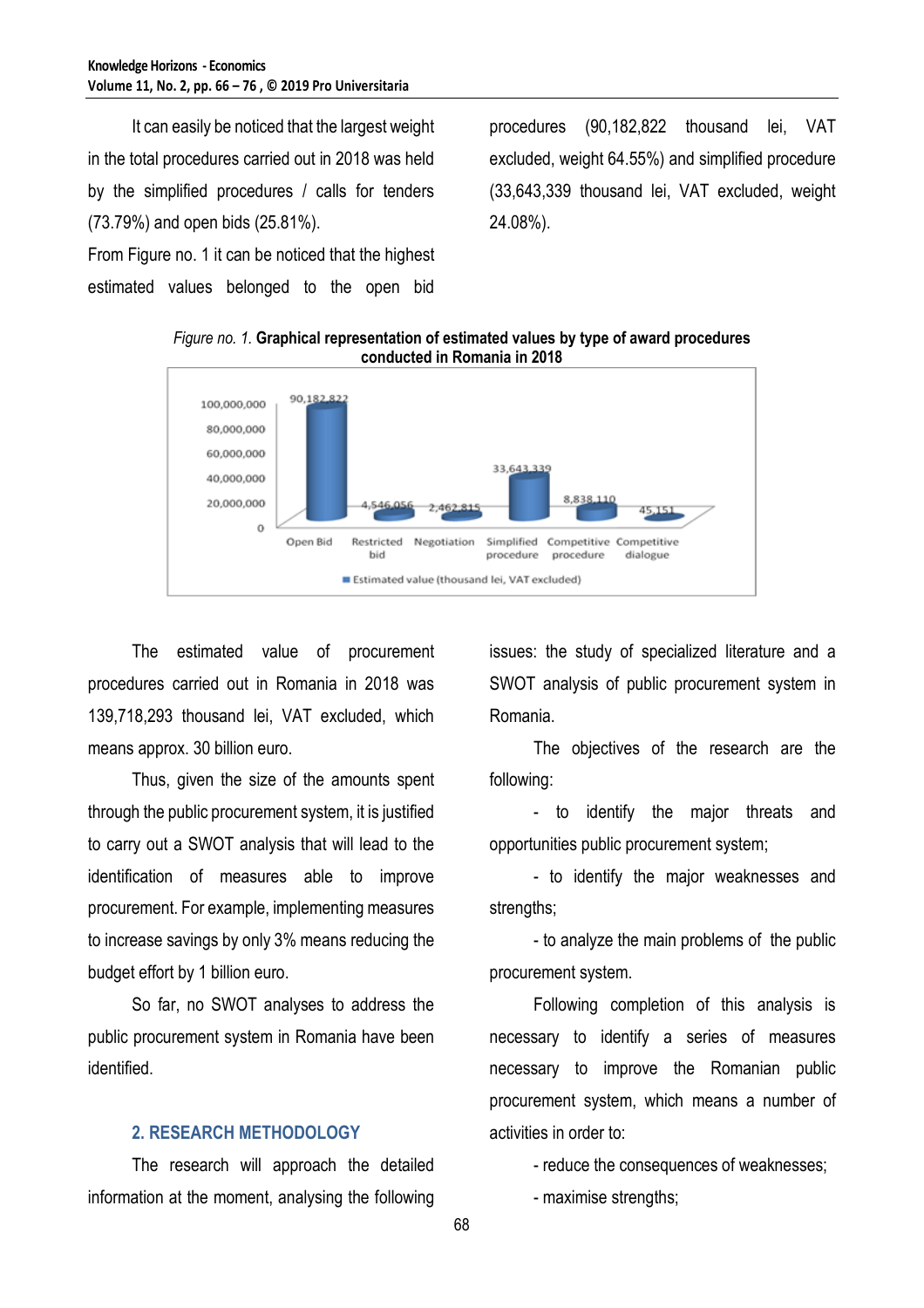- reduce the impact of threats;
- valorisation of opportunities.

#### **3. LITERATURE REVIEW**

The SWOT analysis owes its name to the fact that it examines threats and opportunities of the market, as well as the the weaknesses and strengths within the company. The name of SWOT analysis is the acronym from **S**trengths, **W**eaknesses, **O**pportunities and **T**hreats.

The SWOT is fast and relatively easy to make and, because of its simplicity, is very effective.

Proper use of SWOT analysis, sourced by updated and appropriate databases and eased by careful benchmarking, stands out as a helpful problem-solving device (Visconti, 2016).

SWOT analysis was elaborated 50 years ago to help firms establish their strategies in the context of competitive and fluctuating environments. The SWOT analysis may de used as a tool for management assessing the relevance of a strategy throughout the implementation stage (Leraned, et al. 1965). In order to capitalize on opportunities, strategy is often a resource allocation problem.

Nicolescu and Verboncu, (2008) defined SWOT as the analyses carried out in this regard that are both internal analysis which involve financial and economic viability and as well as the management of the organization, and external with referring to consumers, certain environmental factors, competitors, both international and national.

Usually, the SWOT framework is composed of external and internal assessments. The external assessment is applied to find out threats and opportunities; the internal assessment is conducted to determine weakness and strengths of a strategic plan or an organization (Matthews, 2004).

Strengths stand for any available resources that can be utilised to improve the performance. Opportunities are external changes that could contribute to an additional development and threats are outside factors that may cause difficulties. Weaknesses are flaws, which may decrease efficiency, competitive advantages or financial resources. (Paliwal, 2006).

The framework of SWOT was originally developed for marketing and business analysis and has been mostly adopted in other research domaines (Terrados et al., 2007). For example, Fantozzi et al. (2014) used the SWOT analysis to choose the most suitable technology for the implementation of energy-related public-private partnership projects, Visconti, (2016) assessed the risks of public-private partnerships in the field of medical care, Bugheanu, (2015) used the SWOT analysis to analyse the public transport system in Bucharest and Chen, Kim and Yamaguci, (2014) compared in an analysis the field of renewable energy in Japan, South Korea and Taiwan.

SWOT analysis ensures a comprehensive and systematic image of the external and internal environment but has rarely been applied to public procurement (Visconti, 2016).

This SWOT analysis determine the strengths, dificulties, constraints, relevant concerns, potential challenges and opportunities which characterised the public procurement system in Romania. Furthermore, a detailed SWOT analysis can provide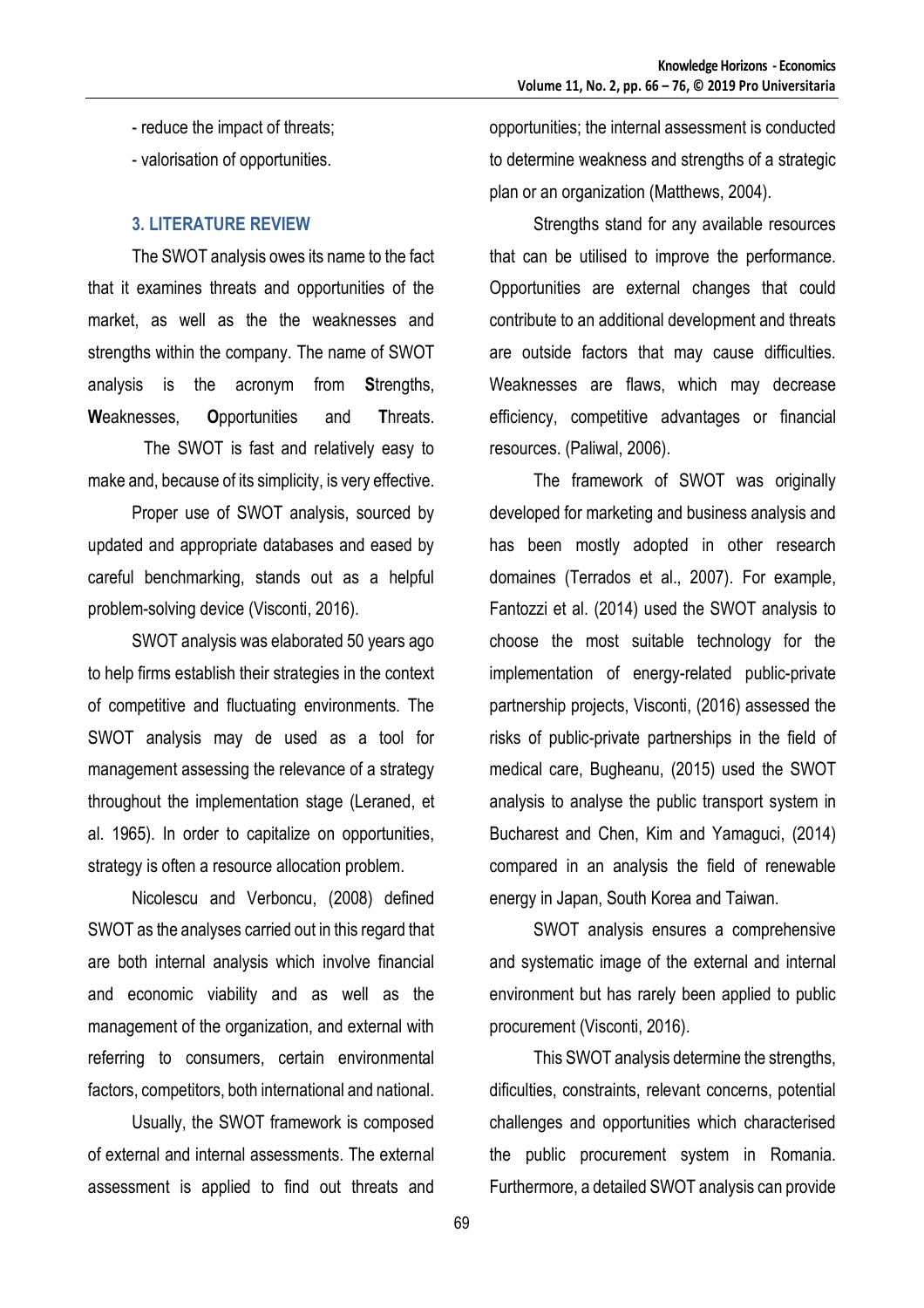for officials of the public procurement authorities, a general framework of objectives and measures for the improvement of the system.

# **4. SWOT ANALYSIS OF THE PUBLIC PROCUREMENT SYSTEM IN ROMANIA**

SWOT analysis is an analysis technique that can be used to evaluate systems / organizations, products or services, a technique that allows for an objective X-ray of elements that require improvement.

The SWOT analysis of the Romanian procurement system is presented below.

## **4.1. Strenghts**

- the existence of an IT application dedicated to public procurement called the Electronic Public Procurement System (SEAP), which ensures transparency and efficiency in the spending of public funds;

- at national level it is possible to collect the data of purchases made through SEAP which could serve as the basis for monitoring the performance of purchases;

- the public procurement system has been and is being subject to reforms to improve efficiency,

- Romania is EU member and implements EU directives. (transposes Community legislation);

- the existence of a national strategy in the field of public procurement;

- wide variety of types of procurement procedures;

- standardizing the awarding documentation;

- high weight of experienced personnel in the field;

performing the Ex-Ante control of procedures by ANAP and of the Ex-Post control by the Court of Auditors;

- the existence of a fairly developed market economy with economic agents that can ensure real competition, also due to the opening of markets at European level, with the integration of our country in the EU;

- encouraging long-term relationships with suppliers / providers through the use of framework agreements;

- the legal provision that at least 2/3 of the procurement department staff should have higher education.

## **4.2. Weaknesses**

- a large number of contracting authorities (over 15,000), which creates inertia / resistance to the implementation of change. There are many contracting authorities, especially at the local level, who have fairly low budgets and which according to the law have to set up a public procurement department;

- the complexity of the legislation in force;

- frequent changes in legislation (legislative instability);

- procurement procedures are complex, contain many activities, operations, deadlines to be respected;

- the weight of total value of public procurement in GDP in Romania is of approx. 7%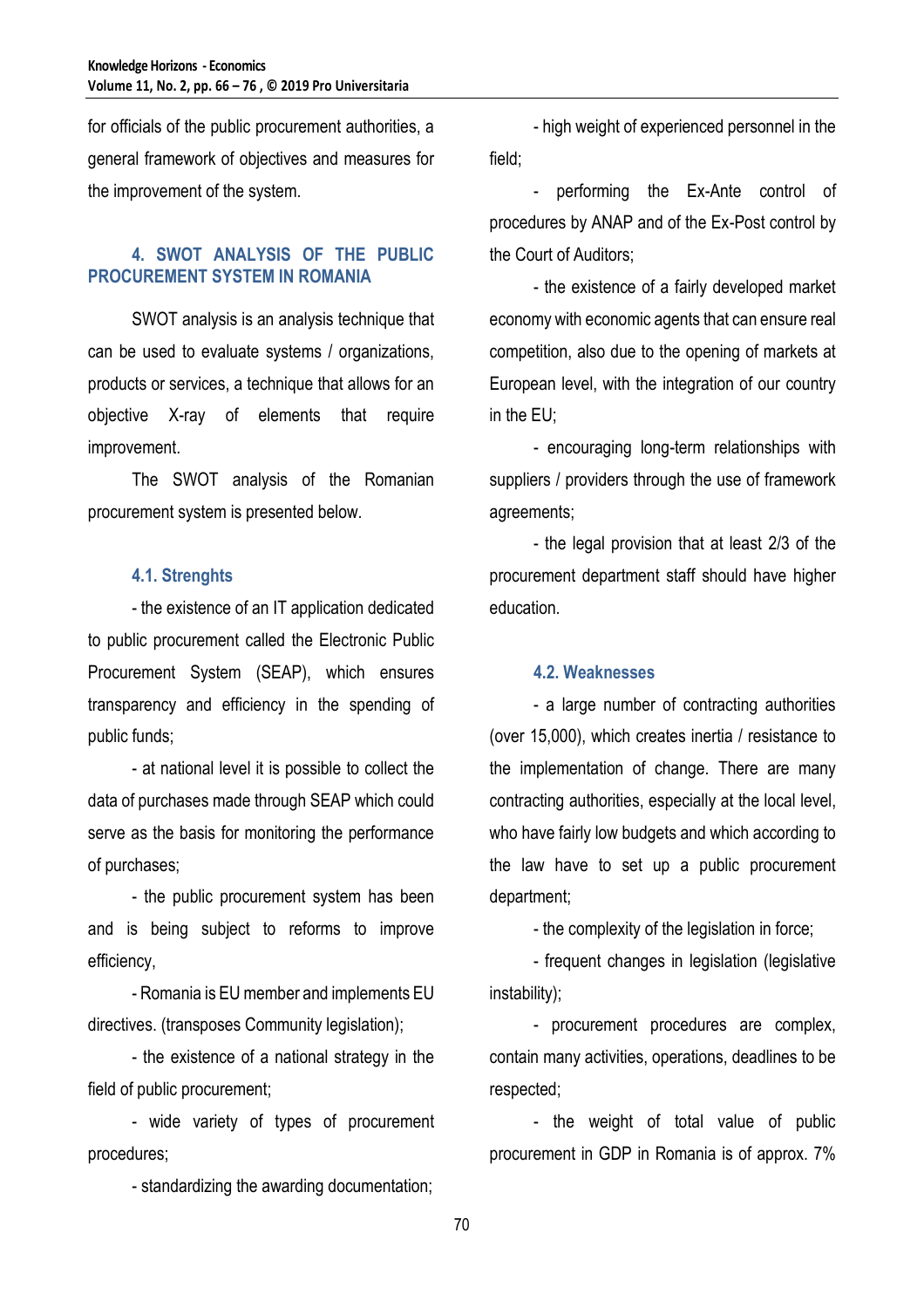versus approx. 12% at EU level and 13% at the OECD level.;

- insufficient implementation of social award (eg unemployment control) and environment criteria;

- reduced effectiveness in terms of applied measures that have the effect of winning procedures by small and medium-sized companies;

- the non-operation of the centralized procurement unit at national level - the National Office for Centralized Procurement (ONAC), established only in 2018 but not yet in operation;

- inappropriate mode of operation of SEAP software (deficiencies such as syncope, interruptions, etc.);

- the sharp decrease over the last 5 years of the number and value of contracts (allocated budget funds) for works (investments in infrastructure);

- the insufficient practical training of the purchasers regarding the use of the software dedicated to the SEAP;

- the lack of a central body for the training of purchasers. At present, the training of purchasers is done by various private companies through courses where graduates are awarded the title of "Public Procurement Expert" without having a knowledge pool, a high level of competence in the field, or an appropriate experience. Unfortunately, the staff working in the field of public procurement does not have unitary training. These are teachers, economists, lawyers, engineers who acquire knowledge in the field of procurement over the years and not as a result of special procurement studies, according to a clear methodology;

- the lack of master degree programs specializing in public procurement;

- the long time for the training of the staff in the public procurement field (5 to 6 years);

- the low attractiveness of higher education graduates towards public procurement due to the negative perception of young people about starting a career in the field of public procurement;

- the large number of appeals filed (in 2017 4,532 appeals were filed in a number of 19,923 procedures, namely a weight of 22.75%);

- a fairly long average running time of an awarding procedure (in 2017 the average run time was 91 days for procedures that were not checked by Ex-ante by ANAP and 114 days for the procedures verified Ex-ante by ANAP;

- the lack of professional qualifications of the purchasers. At present, there is no system of professional degrees for purchasers in Romania, specifying the Bachelor's fields accepted at national level for practicing this "job". There is also no career planning process in this area and no distinction between a simple public procurement officer and a public procurement specialist.

It should be noted that in other countries such as the USA, the purchasers have a 20-25 professional grades system based on their undergraduate background, skills, experience gained, their award being made only after passing rigorous examinations at the Federal Acquisition Institute - FAI.

- the lack of effective means of rewarding purchasers according to the results of the procedures they have carried out. Performance in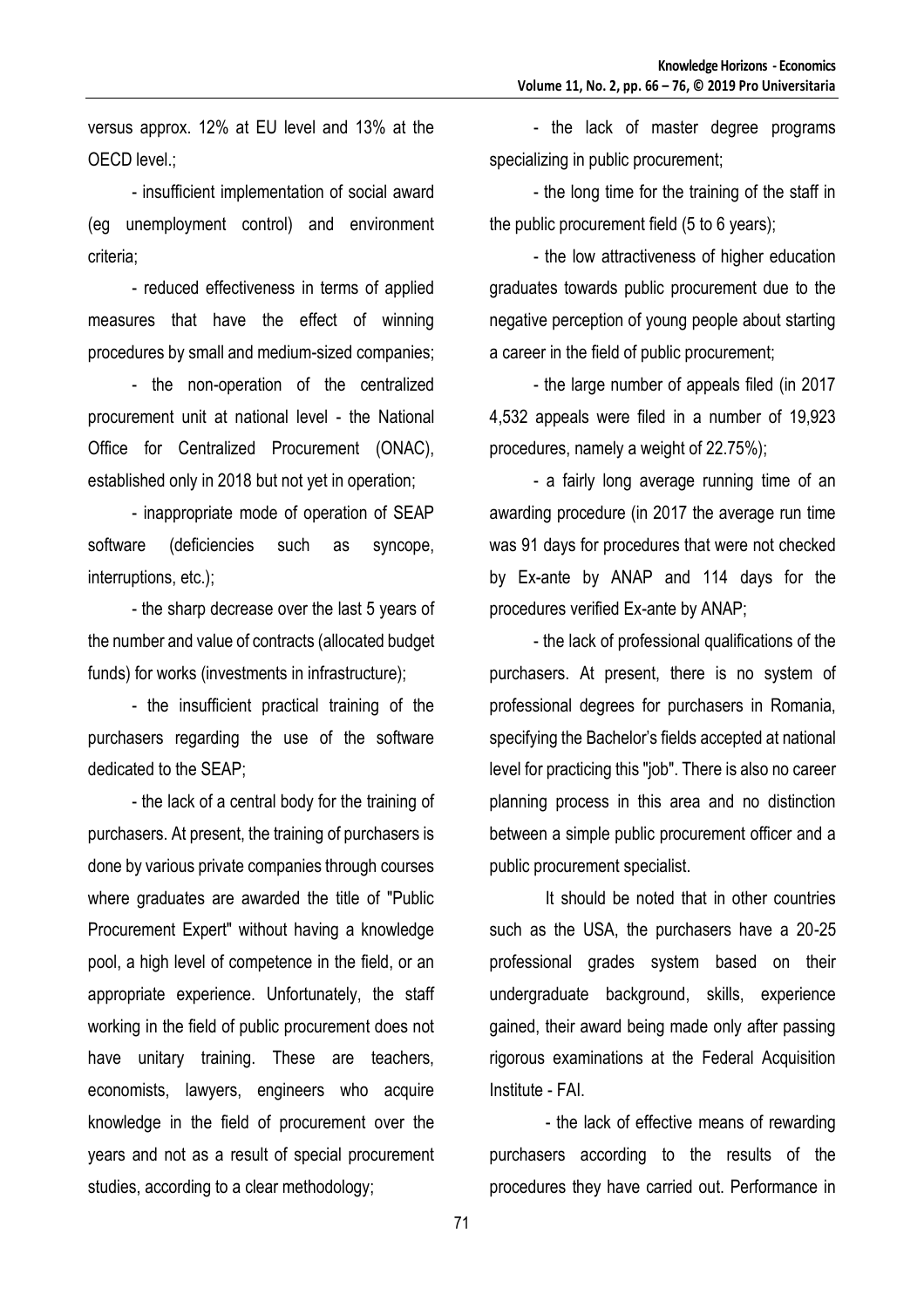public procurement is not rewarded properly because there is no link between the level of rewards and the performance of the purchasers;

- high corruption risk in the area of public procurement;

- small number of employees of ANAP (on 31.08.2018 there were 434 positions within ANAP, of which 397 were occupied);

- fluctuations in the volume of public procurement to be made over certain time periods (eg the large number of procedures / direct purchases to be made in the last month of the year, on the background of additional allocations from the state budget through the approval of budgetary rectifications);

- the large number of risks a contracting authority assumes in conducting a procurement procedure: requests for clarification, contestation, delivery delays.

## **4.3. Opportunities**

- involvement of higher education institutions (under the coordination of ANAP) in the training of future purchasers, including by attracting nonreimbursable European funds, in order to achieve the professional training that is most appropriate to the requirements of the labour market;

- implementing measures that will open the market from our country for companies in the EU more;

- the expansion of domestic companies on the European market;

- the use of public procurement to accelerate economic recovery in times of crisis;

- improving cooperation between purchasers and stakeholders

- stimulating the growth of the number of companies enrolling in SEAP;

- encouraging by dedicated measures the participation in procedures and the award of contracts to small and medium-sized enterprises;

- simplification of public procurement procedures;

- promoting and expanding the use of electronic procurement;

- performing centralized procurement at national level to provide additional savings as a result of aggregation of demand;

- transforming electronic purchases into intuitive and user-friendly software;

stimulating sustainable procurement (combating unemployment, tackling environmental issues, etc.);

- using the other criteria beyond the lowest price to encourage the purchase of quality products.

#### **4.4. Threats**

- the growing exposure of the Romanian economy to competition in globalized markets;

- legislative changes accompanied by a difficult adaptation of contracting authorities to the requirements of the new provisions;

- the influence and pressures of the policy makers on the purchasers in all stages of the award procedures;

- diminishing of the funds allocated to the training of the purchasers which may lead to the reduction of their expertise;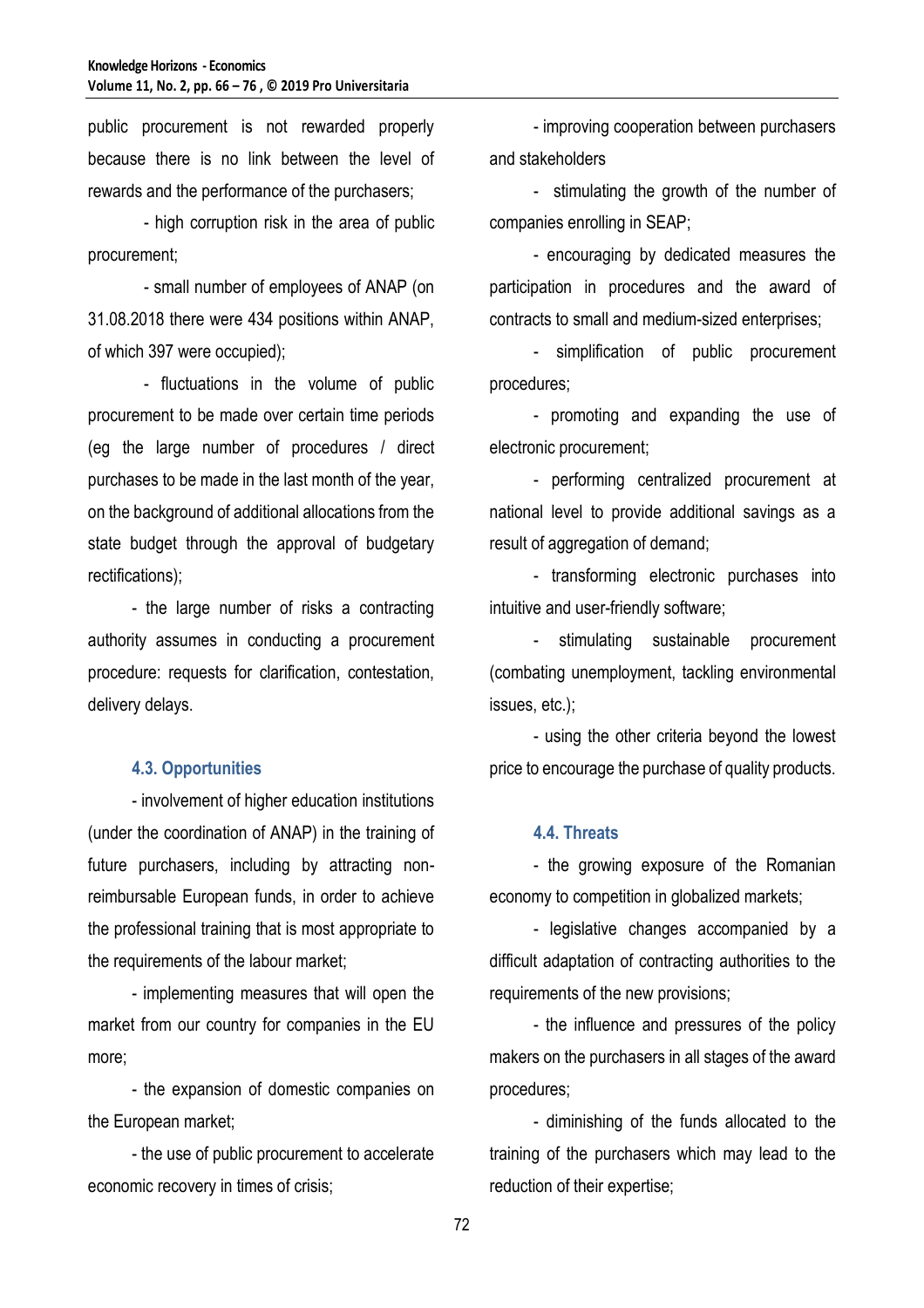- economic and political instability (lateapproved budgets, budget rectifications that allocate funds too late in the course of a year to allow time for procurement procedures to take place);

- the emergence of economic crises leading to a reduction in budget funds destined for public procurement;

- limited market availability of sustainable products / services.

# **5. MEASURES TO IMPROVE THE PUBLIC PROCUREMENT SYSTEM IN ROMANIA**

The main measures to improve the public procurement system in Romania following the SWOT analysis are as follows:

- setting up a central institution to train purchasers and provide them degrees, on the basis of which purchasers can practice. This institution should be subordinated to ANAP. Thus, it is necessary to introduce the qualification / qualifications in the field of public procurement in the higher education qualification register in our country, the universities having the possibility to introduce such long-term courses in their curriculum, which can be completed by obtaining a recognized professional certificate in the field;

- introducing a professional grades system for purchasers;

- establishing a prize-award system for the purchasers / specialists in the field to make their remuneration conditional on their performance obtained. The performance of the purchasers could be characterized by elements such as: the number

of successful conducted and completed procedures, the efficiency given by the run time or the level of the prices obtained, and the quality of the procurement procedures may be given by the number of observations made by verifications/controls made by ANAP or the Court of Auditors etc.;

- the setting up of a database containing some of the documents necessary for participation in the procurement procedures. In order to meet the needs of economic operators and contracting authorities and to eliminate the risk of presentation of false certificates / authorizations, a database can be created at national level by which all public institutions in Romania issuing such authorizations can make it available to contracting authorities free of charge. This database can be linked to other similar bases at European level. Basically, the database may be a personalized virtual file containing documents or data relevant to each economic operator;

- increasing the level of competition in procurement procedures. The increase in the number of tenders received in procurement procedures can be achieved by dividing the object of the procedure into batches, choosing assessment factors to represent as accurately as possible the needs of the contracting authority, assessing as accurately as possible the estimated value, increasing the transparency of the procurement procedures, etc.;

- reducing the number of contracting authorities at national level by analysing the justification of the existence and efficiency of local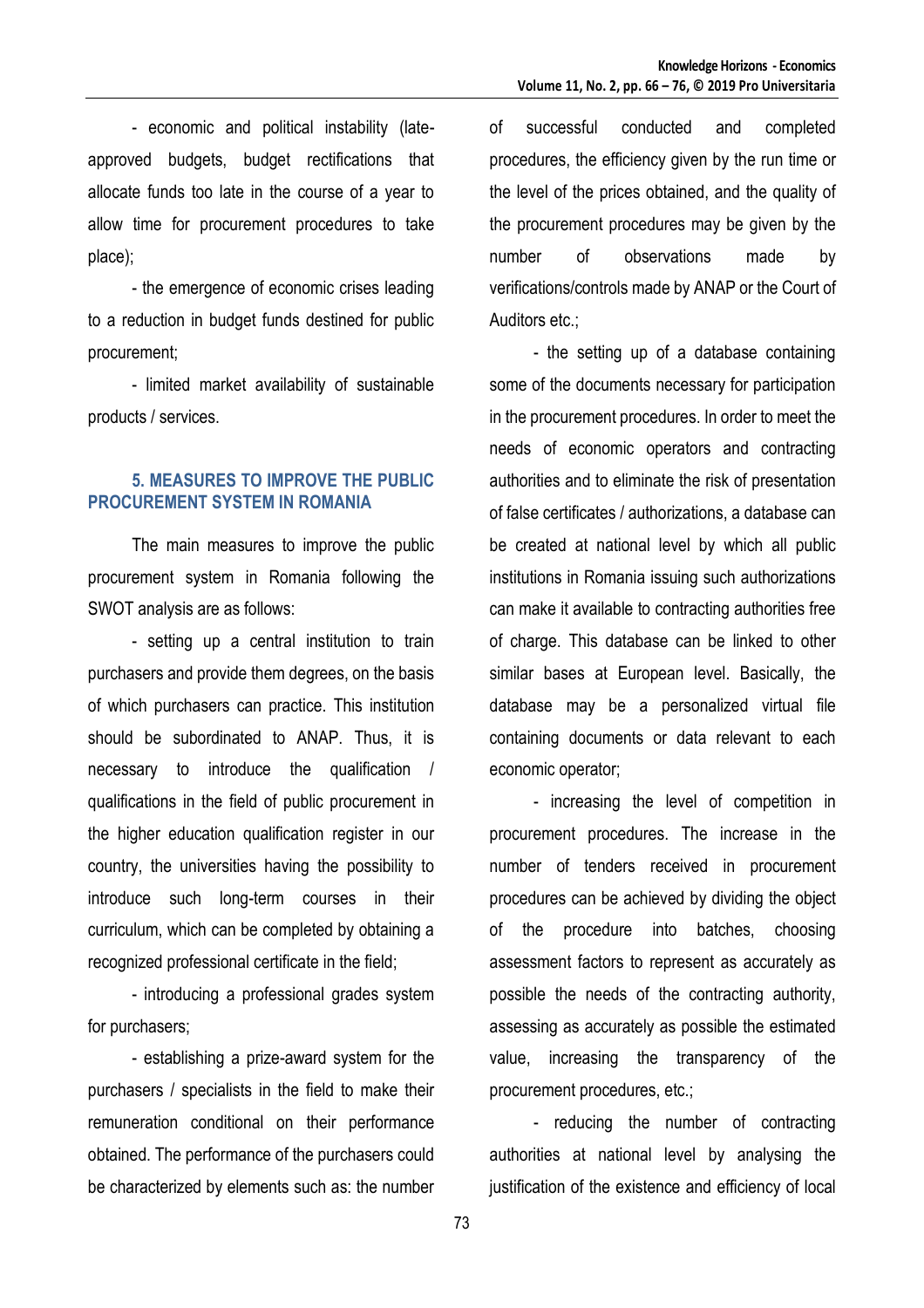procurement compartments. In the European Union and beyond, there are many states where localities that have a budget under a certain value or where a number of inhabitants live below a set threshold cannot carry out purchases because budget expenditures related to the operation of the public procurement department are too large.

# **6. CONCLUSIONS**

The SWOT analysis revealed that the public procurement system in Romania is characterized by a number of weaknesses such as a large number of contracting authorities, complex legislation, a centralized procurement unit (ONAC) not yet in operation, lack of a central institution for the training of purchasers, lack of professional grades for purchasers and high risk of corruption.

Among the strong points we can mention the existence of the software dedicated to the development of public procurement (SEAP), the transposition of the Community legislation into the national legislation and the performance of the Exante and Ex-post controls.

The main opportunities are the expansion of the domestic companies on the European market, the involvement of higher education institutions in the training of future purchasers and the performance of centralized procurement, and the most important threats identified are the influence of political factors on purchasers, the economic and political instability and the emergence of economic crises.

Following the SWOT analysis, some improvement measures have been identified, such as: the setting

up of a central institution for training purchasers, the establishment of a remuneration system for purchasers based on the results obtained, the introduction of systems of professional grades for purchasers and the reduction of the number of contracting authorities.

# **REFERENCES**

- [ANAP](http://anap.gov.ro/) (2018) Agenția Națională pentru Achiziții Publice "*Raport statistic 01 ianuarie – 31 decembrie 2018 privind procedurile de atribuire a contrantelor de achiziție public/sectoriale inițiate în cadrul SEAP/SICAP prin publicare de anunț de participare/anunț de participare simplificat/invitație de participare*"*,* available on-line at http://anap.gov.ro/web/wpcontent/uploads/2019/02/raport-statistic-2018\_05Feb2019.pdf, Retrieved at february 15, 2019
- Bugheanu, A, (2015) "*SWOT analysis of public transport system in Bucharest*", *Management Research and Practice*, vol. 7 issue 1 (2015), pp: 14-31, Ed. ASE
- ◆ Cârstea, G., (2002) "Managementul *achizițiilor publice*", p. 1, Ed.ASE
- Chen, W-M., Kim, H. and Yamaguci, H., (2014) "*Renewable energy in eastern Asia: Renewable energy policy review and comparative SWOT analysis for promoting renewable energy in Japan, South Korea, and Taiwan*"*, Energy Policy* 74 (2014), pp. 319–329, Ed. Elsevier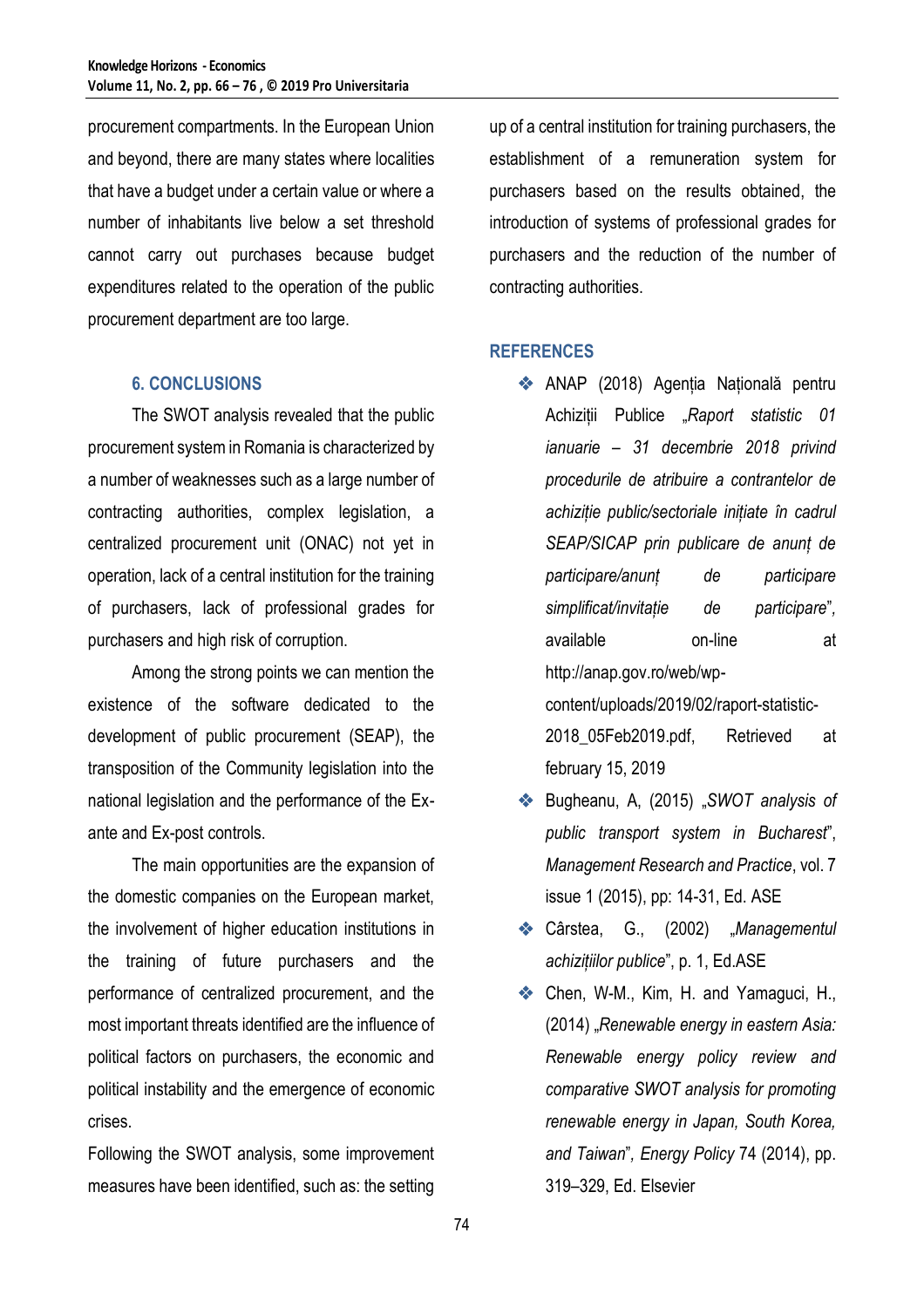- Fantozzi, F., Bartocci, P., D'Alessandro, B, Arampatzis, S. and Manos, B. (2014) "*Public- private partnerships value in bioenergy projects: Economic feasibility analysis based on two case studies*"*, Biomass and Bioenergy XXX* (2014) I – II, Ed. Elsevier Ltd.
- **E.**, Christensen, C., Andrews, K. and Guth, W. (1965) "Business Policy". Homewood, Irwin, cited in Gerasimov, Y., Karjalainen, T. (2008) "*Development Program for Improving Wood Procurement in Northwest Russia Based on SWOT Analysis*"*,* available on-line at [https://www.researchgate.net/profile/Yuri\\_](https://www.researchgate.net/profile/Yuri_Gerasimov/publication/235409349_Development_program_for_improving_wood_procurement_in_Northwest_Russia_based_on_SWOT_analysis/links/00b7d51e6591e8d1c5000000.pdf) [Gerasimov/publication/235409349\\_Develo](https://www.researchgate.net/profile/Yuri_Gerasimov/publication/235409349_Development_program_for_improving_wood_procurement_in_Northwest_Russia_based_on_SWOT_analysis/links/00b7d51e6591e8d1c5000000.pdf) pment program for improving wood pro [curement\\_in\\_Northwest\\_Russia\\_based\\_o](https://www.researchgate.net/profile/Yuri_Gerasimov/publication/235409349_Development_program_for_improving_wood_procurement_in_Northwest_Russia_based_on_SWOT_analysis/links/00b7d51e6591e8d1c5000000.pdf) [n\\_SWOT\\_analysis/links/00b7d51e6591e8](https://www.researchgate.net/profile/Yuri_Gerasimov/publication/235409349_Development_program_for_improving_wood_procurement_in_Northwest_Russia_based_on_SWOT_analysis/links/00b7d51e6591e8d1c5000000.pdf) [d1c5000000.pdf,](https://www.researchgate.net/profile/Yuri_Gerasimov/publication/235409349_Development_program_for_improving_wood_procurement_in_Northwest_Russia_based_on_SWOT_analysis/links/00b7d51e6591e8d1c5000000.pdf) Retrieved at march 4, 2019
- **Matthews, J., R., (2004)** Technology *Planning: Preparing and Updating a Library Technology Plan*"*,* Libraries Unlimited, London cited in Chen, W., M., Kim, H., and Yamaguci, H., "*Renewable energy in eastern Asia: Renewable energy policy review and comparative SWOT analysis for promoting renewable energy in Japan, South Korea, and Taiwan*"*,* Energy Policy 74 (2014), pp. 319–329, Editura Elsevier, available on-line at https://s3.amazonaws.com/academia.edu. documents/37352985/Renewable\_Energy

\_in\_Eastern\_Asia\_KJT.pdf?AWSAccessK eyId=AKIAIWOWYYGZ2Y53UL3A&Expire s=1552336282&Signature=b7LuLKCN9No grBP%2F1Snrdvuf3CQ%3D&responsecontent-

disposition=inline%3B%20filename%3DRe newable\_energy\_in\_eastern\_Asia\_Renew ab.pdf, Retrieved at march 3, 2019

- NASPO National Association of State Purchasing Officials (1999) "*State procurement: Strategic positioning for the 21st century*" cited in Coggburn, J., D., (2003) "*Exploring differences in the american states' procurement practices*", p. 7, available on-line at http://ippa.org/jopp/download/vol3/issue-1/Coggburn.pdf, Retrieved at july, 21 2018
- Nicolescu, O., Verboncu, I. (2008) "*Metodologii manageriale*"*,* Ed. ASE
- Paliwal, R., (2006) "*Environment Impact Assesment practice in India and its evaluation using SWOT analysis*". *Environ. Impact Assess.* Rev.26(5), pp. 492–510, cited in Chen, W., M., Kim, H., and Yamaguci, H., "*Renewable energy in eastern Asia: Renewable energy policy review and comparative SWOT analysis for promoting renewable energy in Japan, South Korea, and Taiwan*"*,* Energy Policy 74 (2014), pp. 319–329, Editura Elsevier, available on-line at https://s3.amazonaws.com/academia.edu. documents/37352985/Renewable\_Energy \_in\_Eastern\_Asia\_KJT.pdf?AWSAccessK